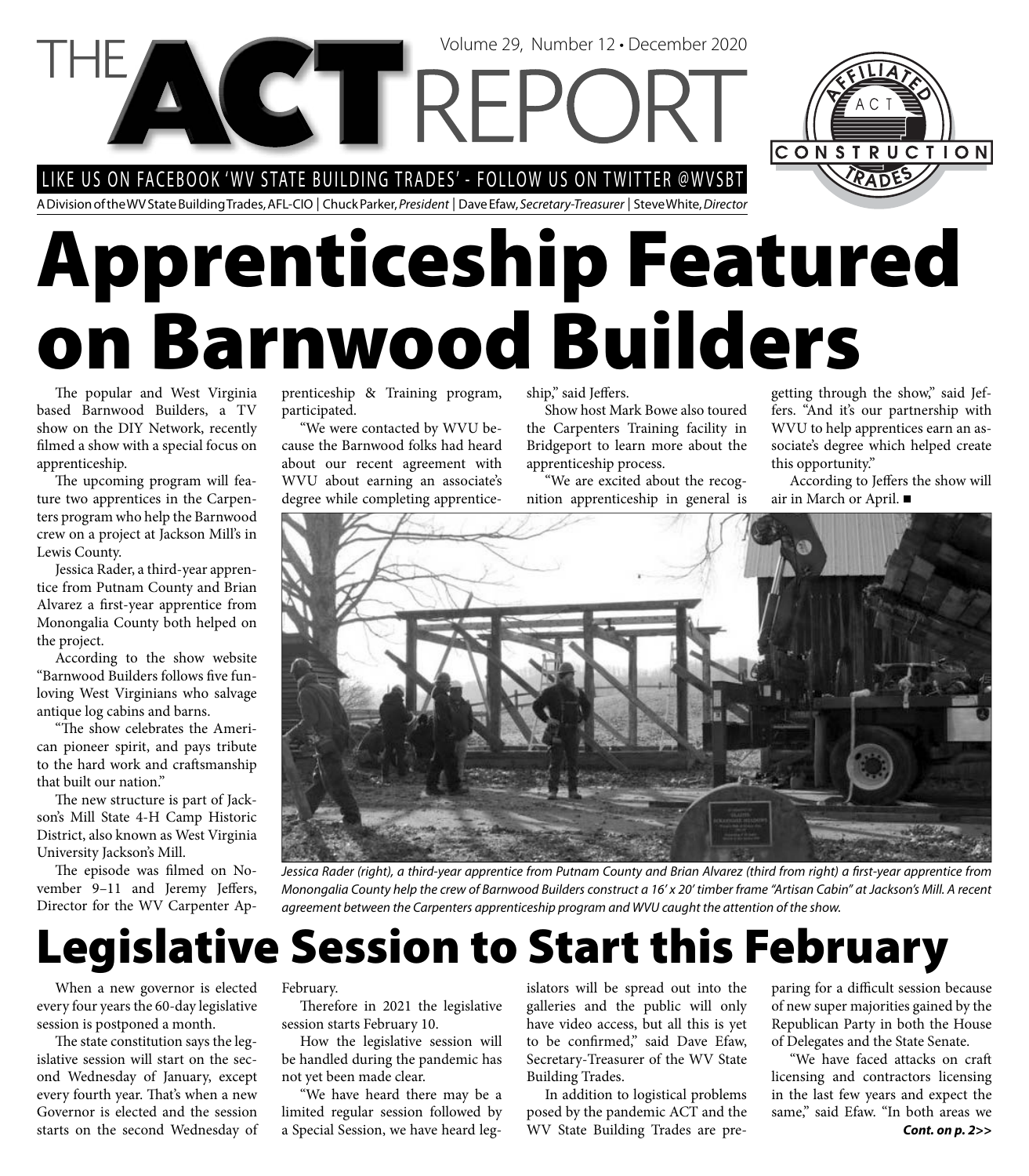#### **Tri-States' Mark Johnson Elected in Ohio** *Trades Majority in Ohio*

Mark Johnson, Business Manager for the Tri-State Building and Construction Trades Council, was elected in November as State Representative for Ohio's 92nd District.

Johnson (R-Chillicothe) was endorsed by numerous Building and Construction Trades Councils in Ohio and will be the lone member of the building trades serving as a state representative in Ohio.

The 92nd District includes Ross, Pickaway and Fayette counties. Johnson won by a big margin, 67 to

33 percent and credits his victory to hard work and a positive message.

"You have to work hard to get the rural vote," said Johnson. "This is not a strong building trades market and I was fortunate to gain support from a diverse group of organizations in addition to the Trades like the NRA, the Fraternal Order of Police and Ohio Right to Life."

Since 2009 Johnson has been Business Manager of the Tri-State Building Trades Council based in Ashland, Kentucky with jurisdiction in parts

of Ohio, Kentucky, and West Virginia. He serves on the WV State Building Trades Executive Board.

According to ACT-Ohio there is still a Building Trades majority in the Ohio House and Senate.

"We count those who support the Trades rather than D's and R's," said Matt Szollosi, Executive Director of ACT-Ohio. "And because we have support on both sides of the isle, we feel Building Trades members will get fair consideration by our state legislature." ■



Mark Johnson, Business Manager of the Tri-State Building Trades, will also serve as a State Representative in the Ohio Legislature.

### *Legislative Session*

#### *Continued from Page 1*

expect attempts to weaken these licenses and make them less protective for the public and harder to enforce are unfortunately likely to pass."

While the Trades maintain decent relationships with members of both political parties the number of labor friendly legislators is below the 50 percent needed in each chamber to stop bad bills from passage.

What makes things so difficult is the power leadership has when there is a super majority in both the House and Senate.

Super majorities mean constitutional protections like requiring a bill to be read on three separate days can be eliminated.

Another law likely to be attacked is the WV Jobs Act.

The law requires 75 percent of the construction workers employed on a tax funded project to be from the local area.

To enforce the law a payroll document is required. The payroll has come under attack numerous times.

"Without a payroll we won't really know who is working at these projects and if the law has been followed," said Efaw.

For example, some companies have been caught offering jobs to West Virginians at very low wages only to import workers at a much higher wage.

Sharing documentation with legislators about the abuses caught with payrolls have helped keep the law intact.

But there are many legislators who would prefer imported cheap labor and the votes have been very close in the past.

Legislation eliminating any County or City construction contractor quality standards is another area that has come close to passage in prior years and is likely to resurface.

That means asking about a contractors' track record, litigation history or participation in apprenticeship training could be outlawed.

Expanding abuse of independent contractor status and making wage theft easier are another two areas expected to see action.

"We have been able to stop these bad bills in the past because of our bi-partisan efforts but we had always had a very slim margin, it doesn't look good for the next session but we

will try," said Efaw.

"We also expect a continued assault on union members in both the public and private sectors," said Efaw.

A bill making it harder for unions to collect union dues by adding layers of paperwork with criminal penalties for employers has been talked about.

Similar legislation was introduced in recent years and lacked enough support for passage, but the super majorities and leadership make-up mean the bill will be back.



Having building trades members come to the capitol, like this group from Plumbers & Steamfitters Union Local 565, Parkersburg in 2018, is critical to getting the attention of legislators. What will be possible during the 2021 Legilative session with current covid-19 restrictions is not known. There are three labor friendly Delegates in this picture, only Dave Pethtel (D-Wetzel) will be coming back for the 2021 session.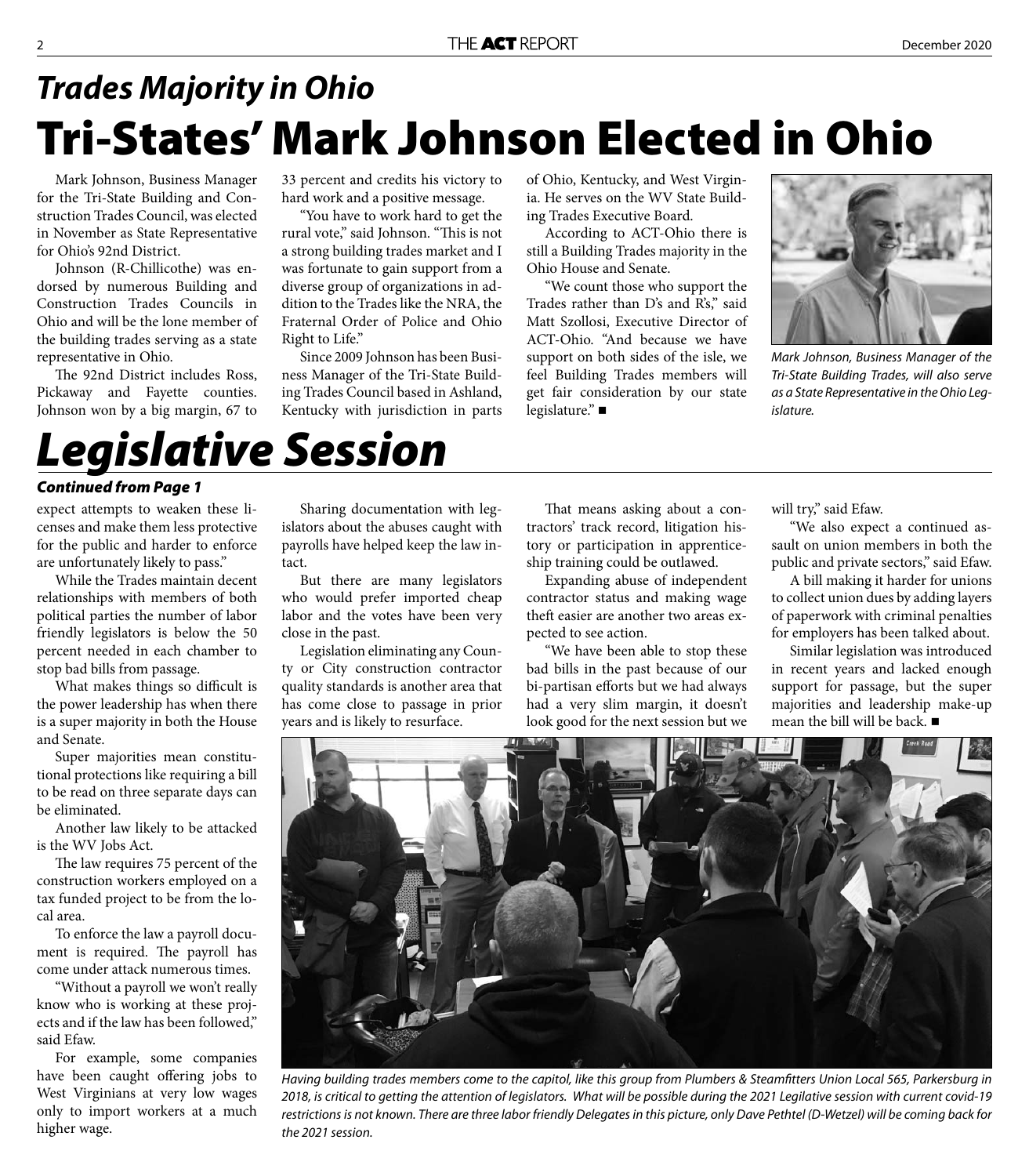#### **All Occupational Licenses Under Attack** *Public Safety at Risk*

Occupational licenses of all types have been increasingly under political attack in West Virginia and elsewhere.

This includes licensing important to the Trades such as contractor licensing, electricians, plumbers, HVAC and more.

But it also includes a wide range of occupational licensing from chiropractors to engineers to real estate agents.

The fundamental question is  $-$  are these licenses needed and helpful to the public or are they simply barriers to employment?

One right leaning group based in Charleston called the Cardinal Institute of West Virginia put it this way "should a private citizen be forced to obtain the government's consent before he is allowed to work?"

But according to ACT Director Steve White posing the question as a restriction of personal freedom ignores the reality of public safety.

"Our state law requires any new license to go through an application process and show there is a need for the license which is directly related to public safety," said White.

"Unbridled personal freedom under certain circumstances puts others at risk," said White.

For example, several years ago West Virginia passed a crane operator certification law because there were a series of fatalities in the construction industry where the lack of crane operator proficiency could not be ruled out.

As a result, safety improved and fatalities decreased.

"Promoting workplace safety may

#### **WV Laborers Want New Apprentices**

The West Virginia Construction Craft Laborers' Joint Apprenticeship and Training Committee is accepting applications year round.

Those interested can apply at any WorkForce WV Office between the hours of 8:30 am and 5:00 pm Monday through Thursday and 9:00 am to 5:00 pm on Friday (call first).

Applicants must be at least 18 years old; have a high school diploma (or equivalent) or pass a test administered by WorkForce; have a valid driver's license; and be physically able to perform the work of the trade.

A substance abuse test, including random tests, will be required at some point in the process.

Documents such as a copy of a birth certificate, a valid driver's license, transcripts of grades and proof of a high school degree will be requested but at a later date.

The apprenticeship program consists of hands-on classroom training and paid on-the-job training.

The WV Laborers' Training Center in Mineral Wells provides 400 hours of classroom and hands-on training free of charge including meals and lodging.

Apprentices will also learn on the job in their home areas while earning a paycheck, for a total of 4000 hours, approximately two years.

Upon completion of the program apprentices will earn Journeyman status and receive a certificate from the U.S. Department of Labor.

The areas of training provide a wide variety of skills to ensure highly productive workers will have successful careers.

Topics include pipelaying, mason tending, instrument reading, environmental remediation and more.

For more information visit their web site www.wvccl.org or to receive a free brochure send a self-addressed stamped envelope to: West Virginia Laborers' Training Center, P.O. Box 6, Mineral Wells, WV 26150.

be seen as an unfair restriction of personal freedom to some but I can guarantee you the families of those killed would not agree," said White.

White points to Chapter 30 of

the West Virginia Code which states "The Legislature finds that regulation should be imposed on an occupation or profession only when necessary for the protection of public health and safety." The law lays out

a series of questions about the need, support and available training for any proposed new license or license expansion.

The application is then reviewed by a legis-

lative agency called The Performance Evaluation and Research Division (PERD) which has been in operation since 1994.

PERD will then present a recommendation to the legislature on its findings.

While proposing a license takes much work and documentation

#### **Free Class - Start Your Own Business**

show there is a need

for the license which

is directly related to

public safety"

**Steve White** 

Director Affiliated Construction Trades

Do you want to start your own business? Advantage Valley is sponsoring a free eight-week online class, two hours once per week in the evening, for the construction industry.

To learn more, sign up for the free one-hour webinar that will go over the course agenda.

Just search for 'fasterwv' to find the sign-up page at Advantage Valley's website advantagevalley.com

The free webinar is an overview and will also explain how to sign up for the full free eight-week online class.

Advantage Valley is a nonprofit organization serving Boone, Braxton, Cabell, Clay, Kanawha, Lincoln, Putnam and Wayne Counties.

If you are not from one of those counties and have an interest in this type of class let us know at wvbuildingtrades@wvsbt.org

eliminating or weakening one apparently takes little effort.

"Saying we are going to employ lots of people by eliminating an electrician license for example implies

"Our state law requires any new license to go through an application process and there are no unemployed electricians which I wish was true but is not," said White. In the 2020 legislative session

a series of bills to weaken the electrician and plumbers license almost passed. And the Sprinklerfitters license did see a reduction in hours it takes to be fully qualified.

In 2018 and 2019 there were a number of bills which also proposed making all licenses, from chi-

ropractors, to engineers, to optometrist optional.

While they failed to get traction, they are likely to be brought before the legislature again.

"Unfortunately, we expect more bills to put the public and workers at risk this upcoming session," said White. ■